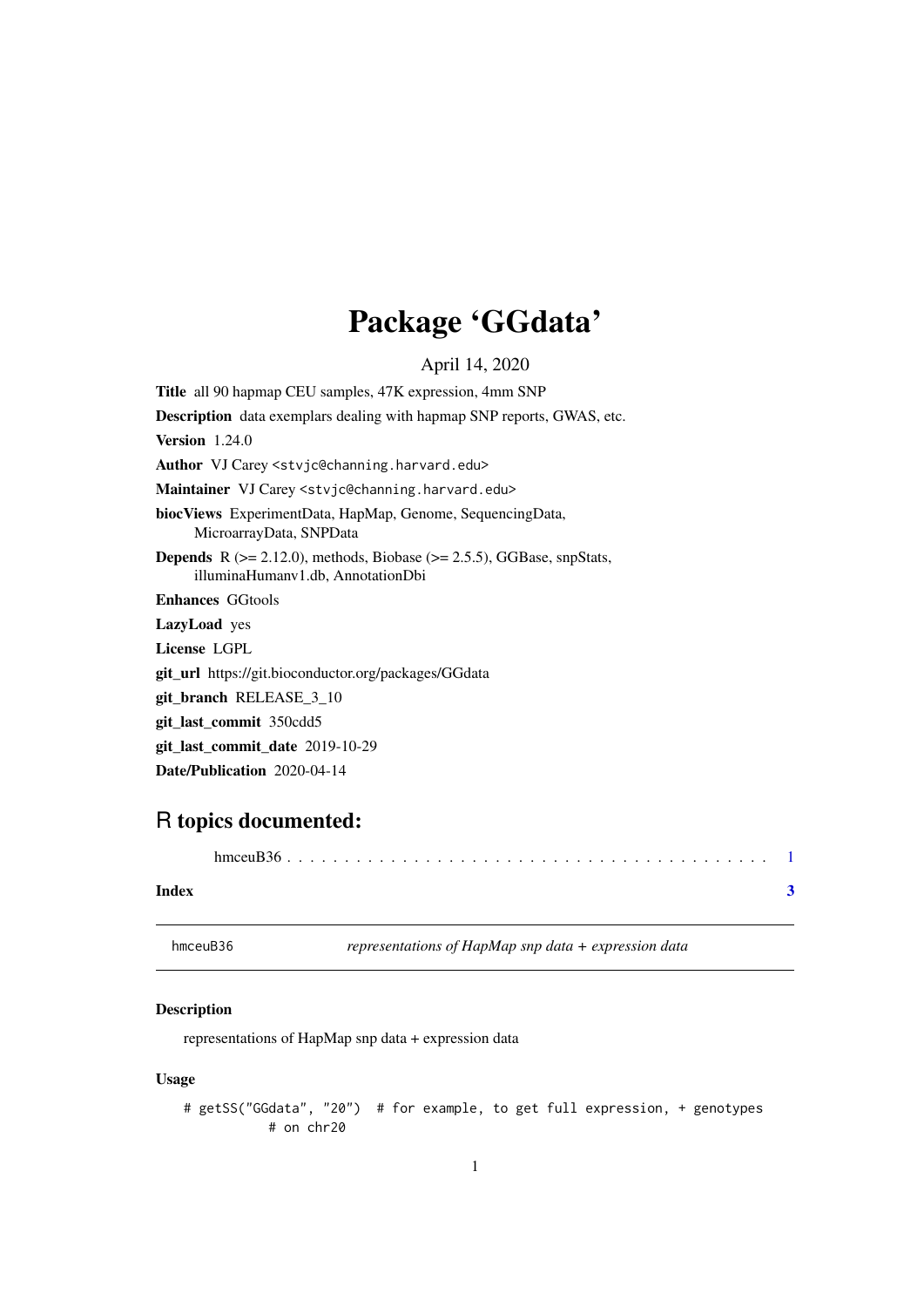#### <span id="page-1-0"></span>Format

ExpressionSet and SnpMatrix instances to be combined using getSS

#### Details

Instances of class [smlSet](#page-0-1) are created from two basic sources.

First, the expression data for 90 CEU families in CEPH were obtained from SANGER GENEVAR project.

Second, data on forward non-redundant SNPs in these individuals the HapMap build 36 ftp site in march 2008. Full provenance information still to be supplied.

#### Value

instances of class [smlSet](#page-0-1)

#### Note

As of March 2011 the smlSet is no longer serialized. Instead, use getSS ("GGdata", [chrs]) to create an smlSet with all probes and selected chromosomes. There is an instance of [ExpressionSet-class](#page-0-1) named ex in the data folder of this package that will be united with genotype data using [getSS](#page-0-1).

#### Author(s)

Vince Carey <stvjc@channing.harvard.edu>

#### References

Cheung VG., Spielman RS., Ewens KG., Weber TM., Morley M & Burdick JT.: *Mapping determinants of human gene expression by regional and whole genome association.* Nature, 437: 1365-1369, 2005

#### Examples

```
library(GGtools)
hmceuB36 = getSS("GGdata", c("20")) # just 1 chromosome
exprs(hmceuB36)[1:4,1:4]
as(smList(hmceuB36)[[1]][1:4,1:4], "character")
library(GGtools)
library(illuminaHumanv1.db)
cptag = get("CPNE1", revmap(illuminaHumanv1SYMBOL))
tt = eqtlTests(hmceuB36[probeId(cptag),] , ~male)
topFeats(probeId(cptag), mgr=tt, ffind=1)
```